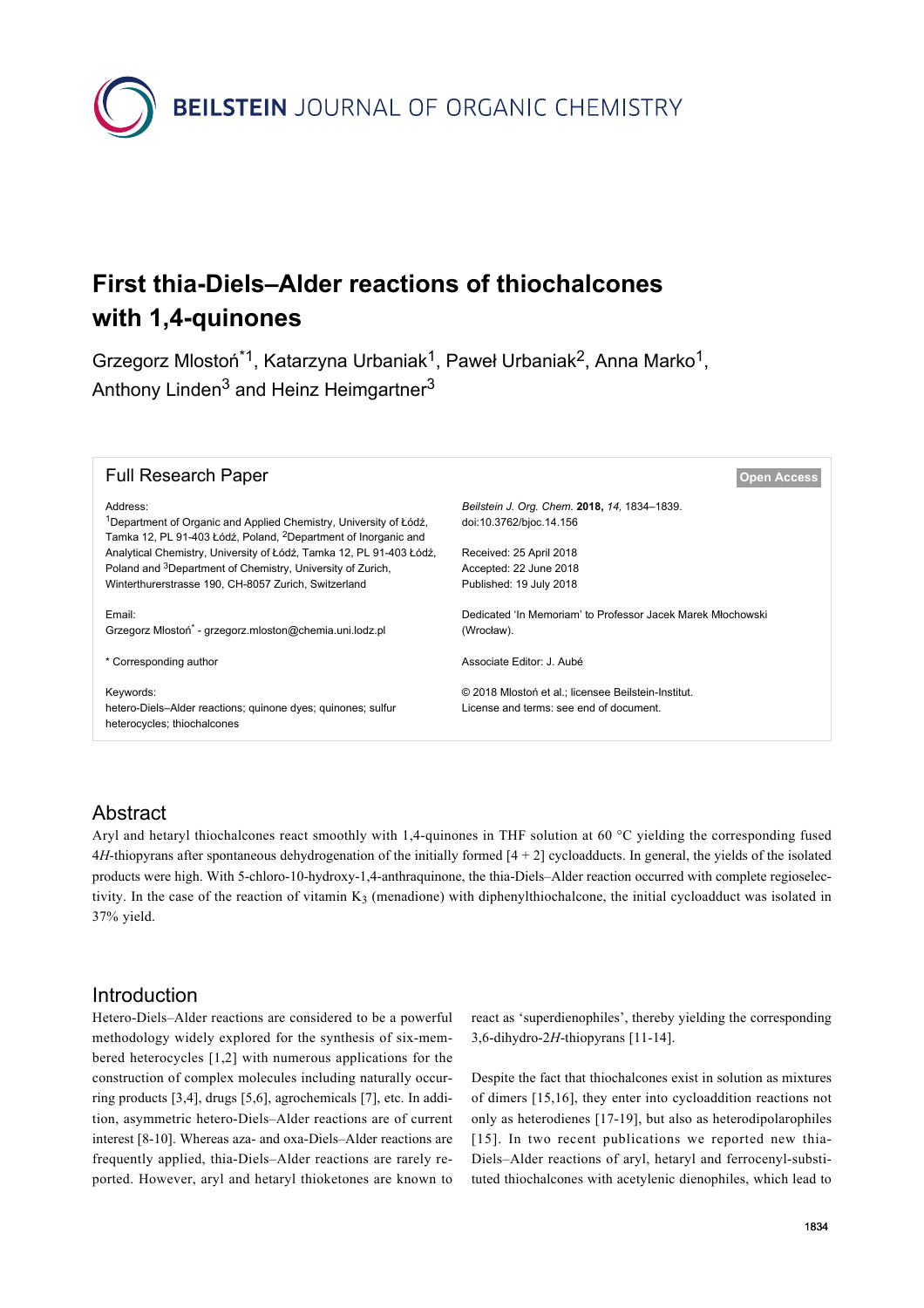the corresponding 4*H*-thiopyrans in a regioselective manner [\[16,20\]](#page-5-7).

In cycloaddition chemistry, 1,4-quinones are applied widely both as dipolarophiles and dienophiles. In the case of  $[3 + 2]$ cycloadditions, reactions can occur chemoselectively with either the C=O or the C=C unit [\[21-23\].](#page-5-8) On the other hand, reactions with diverse 1,3-dienes and heterodienes generally occur at the C=C group [\[24-26\]](#page-5-9). To the best of our knowledge, thia-Diels–Alder reactions of 1,4-quinones with thiochalcones have not yet been reported.

In the present study, thia-Diels–Alder reactions of aryl and hetaryl thiochalcones with selected 1,4-quinones, such as 1,4 benzoquinone, 1,4-naphthoquinone, and 1,4-anthraquinone were investigated as a route to novel 4*H*-thiochromene-5,8 dione derivatives.

#### Results and Discussion

Aryl and hetary lthiochalcones **1a**–**d** are easily obtained by treatment of the corresponding chalcones with Lawesson′s reagent in THF solution [\[15\]](#page-5-5). Along with the commercially available 1,4-benzoquinone (**2a**) and 1,4-naphthoquinone (**2b**), 1,4-anthraquinone (**2c**) and 5-chloro-10-hydroxy-1,4 anthraquinone (**2d**) were prepared from quinizarine according to known procedures [\[27,28\].](#page-5-10)

First experiments were performed with **2b** and thiochalcones **1a**–**d** in THF solutions at 60 °C by starting with equimolar amounts of substrates. After 2 h, completion of the reaction was confirmed by TLC, and, after typical workup, products **4** were obtained as colored solids in high yields ([Scheme 1\)](#page-1-0).

The <sup>1</sup>H NMR analysis revealed that the initially formed  $[4 + 2]$ cycloadducts **3** underwent spontaneous oxidation under the reaction conditions. The structures of type **4** were confirmed by spectroscopic methods and elemental analysis. For example, the <sup>1</sup>H NMR spectrum of **4a** showed two doublets at 5.46 and 6.35 ppm with  $J = 6.4$  Hz attributed to H–C(4) and H–C(3), respectively. In the <sup>13</sup>C NMR spectrum, the  $sp^3-C(4)$  atom absorbs at 40.9 ppm and the signals for the two C=O groups were found at 180.8 and 181.4 ppm, respectively.

In the second series of experiments, thiochalcones **1a**–**d** were subjected to reaction with the symmetrical 1,4-anthraquinone (**2c**) and its non-symmetrically substituted derivative **2d**. In analogy to the reactions with **2b**, the expected products **4e**–**h** were isolated in all cases as stable colored solids in high yields ([Scheme 2](#page-2-0)).

The reactions of thiochalcones **1a**–**d** with **2d** require a brief discussion. In these cases, the formation of two regioisomeric cycloadducts could be expected, but the  ${}^{1}H$  NMR analysis of the crude products showed that only one product was present in each case and, therefore, the studied  $[4 + 2]$  cycloaddition reactions occurred with complete regioselectivity. Based on the assumption that the nucleophilic S-atom of the thiochalcone attacks the more electrophilic C-atom, we postulate that compounds **4i**–**l** and not their isomers **5a**–**d** are formed in these reactions. This assumption is supported by the intramolecular H-bonding, which enhances the electrophilicity of  $C(3)$  in the dienophile **2d**. Finally, the structure of **4k** was established by X-ray crystallography ([Figure 1](#page-2-1)). Remarkably, the presence of OH and Cl substituents in products **4i**–**l** results in a bathochromic shift of UV–vis absorptions.

<span id="page-1-0"></span>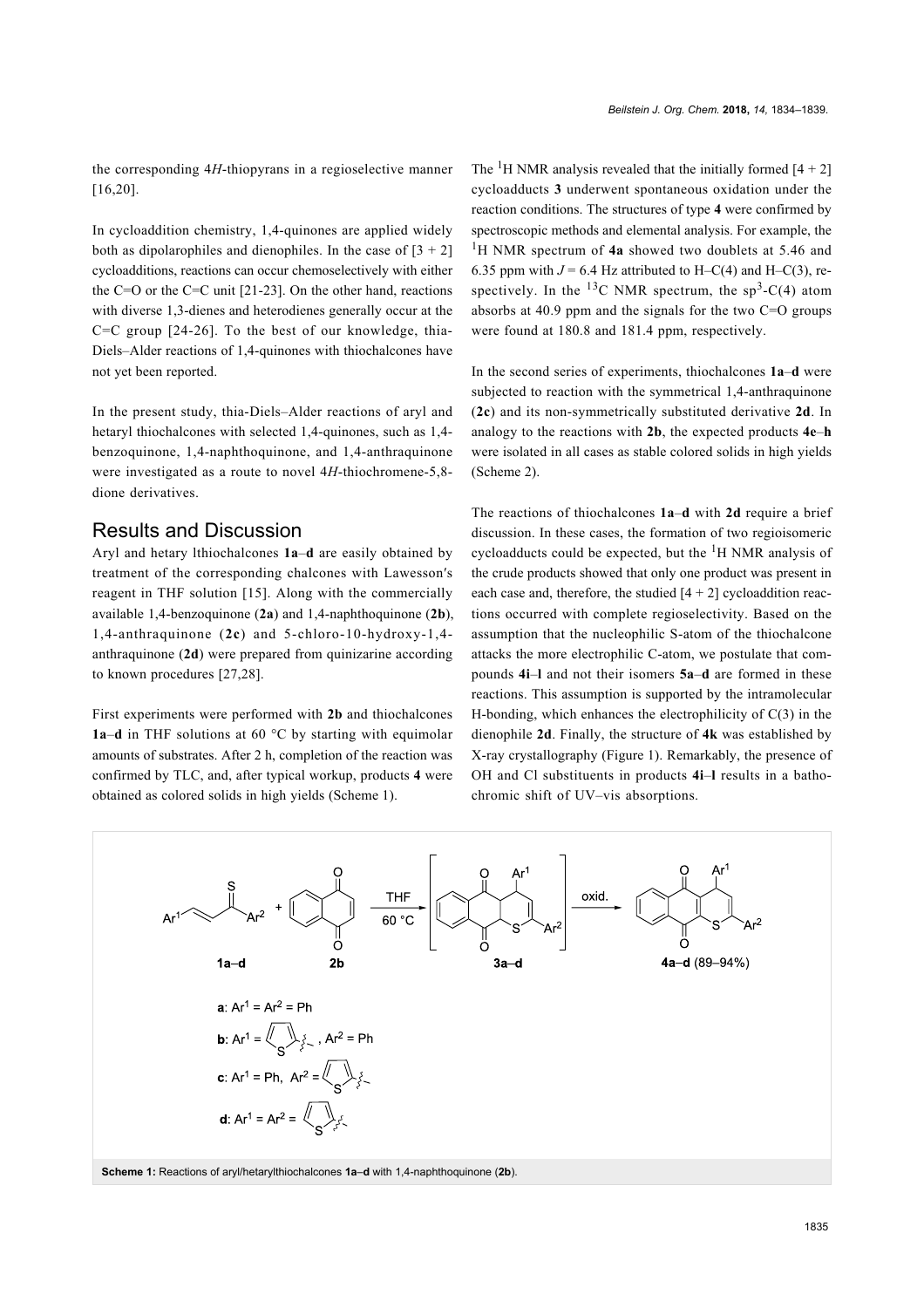<span id="page-2-0"></span>

**Scheme 2:** Reactions of thiochalcones **1a**–**d** with 1,4-anthraquinones **2c** and **2d**.

<span id="page-2-1"></span>

**Figure 1:** ORTEP plot [\[29\]](#page-5-11) of the molecular structure of **4k** showing the major conformation of the disordered thiophene ring (50% probability ellipsoids; arbitrary numbering of the atoms).

The crystal structure of **4k** is that of the regioisomer proposed on the basis of reactivity considerations. Since the space group is centrosymmetric, the compound in the crystal is racemic. The S-atom of the thiophene ring is disordered over two unequally occupied positions as a result of slight but opposite directions of envelope puckering of the ring. The hydroxy group forms an intramolecular hydrogen bond with the adjacent quinoid O-atom.

In addition to anthraquinones **2b** and **2c**, the simple 1,4-benzoquinone (**2a**) was also tested in the reaction with thiochalcones **1**. The reactions performed with **1a** and **1b** delivered the ex-

pected 4*H*-thiochromene-5,8-diones **4m**,**n**, which were isolated in good yields using flash chromatography, but underwent decomposition under ambient conditions, and none of them could be obtained in analytically pure form ([Figure 2\)](#page-3-0).

Vitamin K<sup>3</sup> (**2e**, menadione), which is an important representative of 1,4-naphtoquinones, was also involved in the present study and tested in the reaction with diphenylthiochalcone (**1a**). In that case, however, a longer reaction time was required, and substantial amounts of decomposition products were formed. The chromatographic workup led to a brownish fraction, containing a single product, which was identified as the  $[4 + 2]$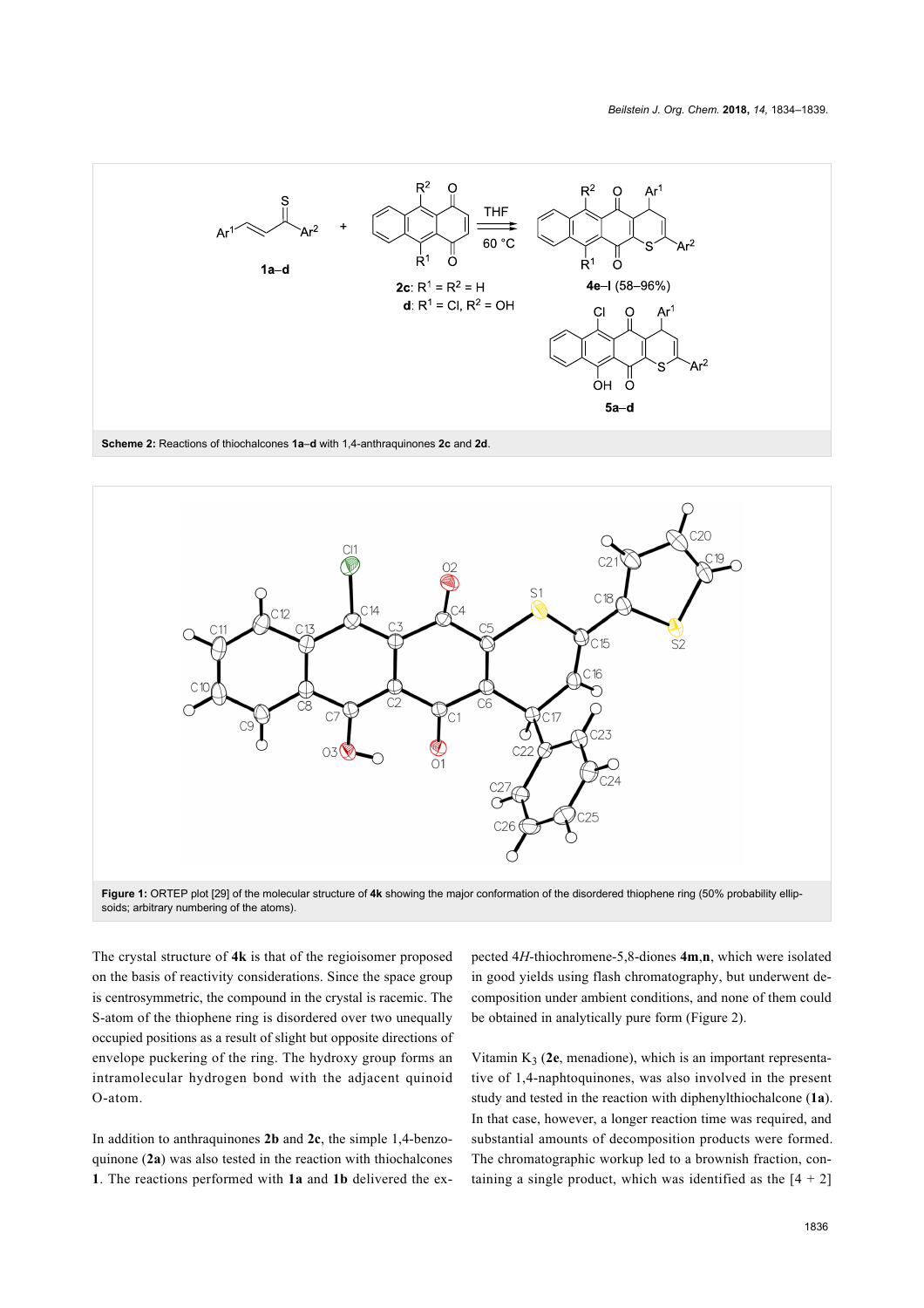<span id="page-3-0"></span>

cycloadduct **6** ([Figure 2](#page-3-0)). Its structure was elucidated by <sup>1</sup>H NMR spectroscopy, which evidenced the presence of two doublets at 3.76 ( $J = 4.8$  Hz) and 6.50 ppm ( $J = 4.3$  Hz) and a triplet-like signal at 4.18 ppm with  $J \approx 4.5$  Hz. These signals were attributed to  $HC(4a)$ ,  $HC(3)$  and  $HC(4)$ , respectively. All attempts to prepare an analytically pure sample were unsuccessful. In contrast to all other initially formed cycloadducts, further oxidative conversion to the quinone structure was not possible in this case.

#### **Conclusion**

The present study demonstrates that 1,4-quinones are prone dienophiles in reactions with aryl/hetarylthiochalcones. These thia-Diels–Alder reactions led to a new class of 4*H*-thiopyran derivatives. The presence of a quinone system is an important structural aspect of this class as it is common in many naturally occurring compounds, e.g., dyes such as alizarin, carminic acid, and isoprenoid dyes, as well as drugs such as doxorubicin. In addition, the presence of thiophenyl substituents may be of importance for their applications in materials chemistry.

## **Experimental**

**General information:** Solvents and chemicals were purchased and used as received without further purification. Products were purified by standard column chromatography on silica gel (230–400 mesh, Merck). Unless stated otherwise, yields refer to analytically pure samples. NMR spectra were recorded with a Bruker Avance III 600 MHz instrument  $(^1H$  NMR: 600 MHz; <sup>13</sup>C NMR: 151 MHz). Chemical shifts are reported relative to solvent residual peaks (<sup>1</sup>H NMR:  $\delta$  = 7.26 ppm [CHCl<sub>3</sub>]; <sup>13</sup>C NMR:  $\delta$  = 77.0 ppm [CDCl<sub>3</sub>]). IR spectra were registered with a FTIR NEXUS spectrometer (as film or KBr pellets). UV–vis spectra were recorded using a UV–vis JASCO V-630 spectrophotometer. Melting points were determined in capillaries with a Stuart SMP30 apparatus with automatic temperature monitoring.

**Starting materials:** 1,4-Benzoquinone (**2a**) and 1,4-naphthoquinone (**2b**) were commercial reagents and used without further purification. 1,4-Anthraquinone (**2c**) was prepared from commercial quinizarine by treatment with sodium borohydride according to a literature procedure [\[27\].](#page-5-10) 5-Chloro-10-hydroxy-1,4-anthraquinone (**2d**) was obtained by treatment of quinizarine with thionyl chloride according to the protocol described in [\[27\]](#page-5-10). Thiochalcones **1a**–**d** were prepared according to our protocol reported in an earlier publication [\[16\]](#page-5-7).

**General procedure:** A solution of 1 mmol of the corresponding thiochalcone **1** and 1 mmol of the 1,4-quinone **2** in 1 mL of dry THF was placed in a thick-walled glass tube, which was closed with a screw cap. The mixtures were heated at 60 °C for 2 h (for **4a**–**n**) or 48 h (for **6**). In the last case, progress of the reaction was monitored by TLC, and an additional amount of thiochalcone **1a** was added in small portions until menadione (**2e**) was completely consumed. The solvent was evaporated in vacuo and the crude mixtures were analyzed by  ${}^{1}$ H NMR first and subsequently purified by flash chromatography using dichloromethane (for **4a**–**n**) or a mixture of petroleum ether and dichloromethane 1:1 (for **6**) as the eluents. For products **4a**–**l**, analytically pure samples were obtained by crystallization from petroleum ether with a small amount of dichloromethane. All attempts to obtain analytically pure samples for **4m**, **4n** and **6** were unsuccessful and the purification procedure led to formation of some decomposition products.

**2,4-Diphenyl-4***H***-benzo[***g***]thiochromene-5,10-dione (4a):** Yield: 340 mg (89%). Red-orange crystals; mp 165 °C (dec.); <sup>1</sup>H NMR  $\delta$  5.46 (d,  $J_{H,H} = 6.4$  Hz, Ph-C*H*), 6.35 (d, *J*<sub>H,H</sub> = 6.4 Hz, C=C*H*), 7.24–7.25 (m, 1CH<sub>arom</sub>), 7.32–7.34 (m, 2CHarom), 7.41–7.43 (m, 3CHarom), 7.52–7.54 (m, 2CHarom), 7.61–7.62 (m, 2CHarom), 7.70–7.74 (m, 2CHarom), 8.10 (dd,  $J_{H,H}$  = 7.4 Hz,  $J_{H,H}$  = 1.2 Hz, 1CH<sub>arom</sub>), 8.13 (dd,  $J_{\text{H,H}}$  = 7.4 Hz,  $J_{\text{H,H}}$  = 1.2 Hz, 1CH<sub>arom</sub>) ppm; <sup>13</sup>C NMR  $\delta$  40.9 (Ph-*C*H), 121.0, 126.6, 126.7, 127.0, 127.5, 128.4, 128.8, 128.9, 129.0, 133.4, 134.3 (14CHarom, C=*C*H), 131.7, 132.0, 132.2, 136.4, 137.4, 142.3, 144.54 (6C<sub>arom</sub>, *C*=CH), 180.8, 181.4 (2C=O) ppm; IR v: 3060 (w), 3028 (w), 1653 (vs, 2C=O), 1591 (s), 1562 (m), 1489 (m), 1451 (m), 1334 (m), 1288 (vs), 1152 (m), 1106 (w), 1030 (m), 913 (m), 834 (m), 710 (s), 694 (s) cm<sup>-1</sup>; UV–vis (CH<sub>2</sub>Cl<sub>2</sub>) λ<sub>max</sub>/nm (lg ε): 243 (4.49), 332 (3.57), 478 (328); anal. calcd for  $C_{25}H_{16}O_{2}S$  (380.46): C, 78.92; H, 4.24; S, 8.43; found: C, 78.87; H, 4.24; S, 8.37.

**2-Phenyl-4-(thiophen-2-yl)-4***H***-benzo[***g***]thiochromene-5,10 dione (4b):** Yield: 365 mg (94%). Red-orange crystals; mp 168 °C (dec.); <sup>1</sup>H NMR δ 5.80 (d, *J*<sub>H,H</sub> = 6.7 Hz, thiophen-2-yl-C*H*), 6.40 (d,  $J_{H,H} = 6.7$  Hz, C=C*H*), 6.95 (dd,  $J_{\text{H} \text{H}}$  = 5.0 Hz,  $J_{\text{H} \text{H}}$  = 3.7 Hz, 1CH<sub>arom</sub>), 7.06 (d,  $J_{\text{H} \text{H}}$  = 3.5 Hz, 1CH<sub>arom</sub>), 7.19 (dd,  $J_{H,H} = 5.0$  Hz,  $J_{H,H} = 1.0$  Hz, 1CH<sub>arom</sub>), 7.42–7.46 (m, 3CHarom), 7.63–7.65 (m, 2CHarom), 7.71–7.78  $(m, 2CH_{arom})$ , 8.13 (dd,  $J_{H,H} = 7.6$  Hz,  $J_{H,H} = 1.1$  Hz,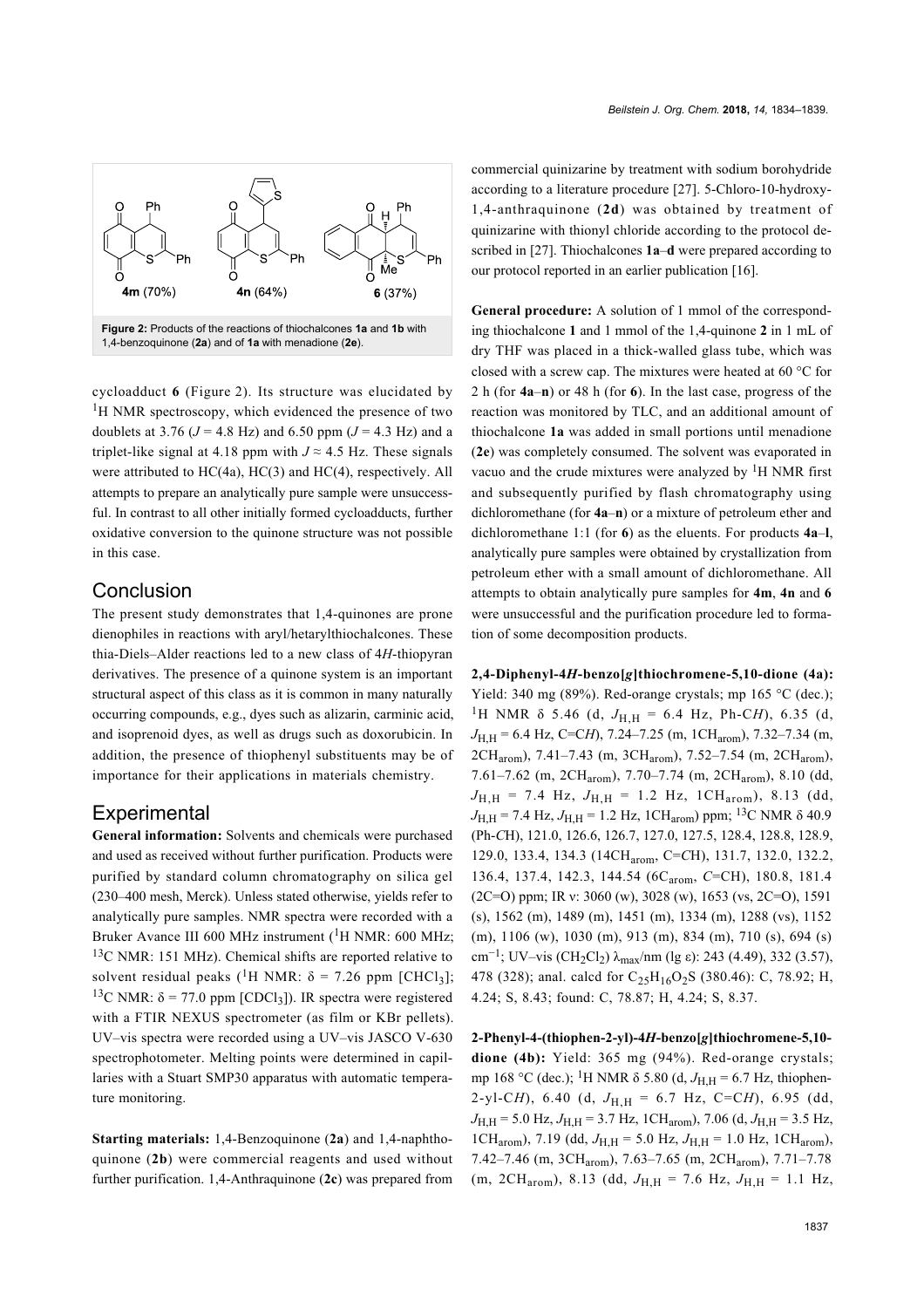1CH<sub>arom</sub>), 8.18 (dd,  $J_{\text{H H}}$  = 7.6 Hz,  $J_{\text{H H}}$  = 1.1 Hz, 1CH<sub>arom</sub>) ppm; 13C NMR δ 35.2 (thiophen-2-yl-*C*H), 119.9, 125.3, 125.6, 126.7, 127.0, 127.1, 127.2, 128.8, 129.2, 133.5, 134.4 (12CHarom, C=*C*H), 128.5, 131.8, 132.1, 135.3, 137.2, 144.2, 144.3 (6C<sub>arom</sub>, *C*=CH), 180.6, 181.4 (2C=O) ppm; IR ν: 3075 (w), 3031 (w), 1652 (vs, 2C=O), 1589 (s), 1571 (s), 1489 (m), 1442 (m), 1420 (w), 1331 (m), 1289 (vs), 1220 (m), 1151 (m), 1103 (w), 1033 (w), 919 (w), 831 (m), 767 (m), 704 (s), 695 (s) cm<sup>-1</sup>; UV–vis (CH<sub>2</sub>Cl<sub>2</sub>) λ<sub>max</sub>/nm (lg ε): 244 (4.50), 338 (3.59), 463 (3.34); anal. calcd for  $C_{23}H_{14}O_2S_2$  (386.49): C, 71.48; H, 3.65; S, 16.59; found: C, 71.48; H, 3.65; S 16.59.

#### **4-Phenyl-2-(thiophen-2-yl)-4***H***-benzo[***g***]thiochromene-5,10-**

**dione (4c):** Yield: 355 mg (92%). Red-orange crystals; mp 158 °C (dec.); <sup>1</sup>H NMR  $\delta$  5.42 (d,  $J_{\rm H \, H}$  = 6.5 Hz, Ph-C*H*), 6.41 (d,  $J_{\text{H H}}$  = 6.5 Hz, C=C*H*), 7.01 (dd,  $J_{\text{H H}}$  = 5.2 Hz, *J*H,H = 3.4 Hz, 1CHarom), 7.23–7.25 (m, 1CHarom), 7.28–7.33 (m, 3CH<sub>arom</sub>), 7.36 (dd,  $J_{H,H} = 3.4$  Hz,  $J_{H,H} = 1.0$  Hz, 1CHarom), 7.50–7.51 (m, 2CHarom), 7.69–7.75 (m, 2CHarom), 8.09 (dd,  $J_{\text{H H}}$  = 7.4 Hz,  $J_{\text{H H}}$  = 1.3 Hz, 1CH<sub>arom</sub>), 8.14 (dd,  $J_{\text{H} \text{H}}$  = 7.4 Hz,  $J_{\text{H} \text{H}}$  = 1.2 Hz, 1CH<sub>arom</sub>) ppm; <sup>13</sup>C NMR  $\delta$  40.6 (Ph-*C*H), 119.9, 125.3, 125.7, 126.6, 127.0, 127.6, 127.7, 128.4, 129.0, 133.4, 134.2 (12CHarom, C=*C*H), 125.9, 131.7, 132.1, 136.8, 140.3, 141.8, 143.9 (6C<sub>arom</sub>, *C*=CH), 180.6, 181.3 (2C=O) ppm; IR ν: 3085 (w), 3063 (w), 1652 (vs, 2C=O), 1590 (s), 1573 (s), 1490 (m), 1453 (m), 1347 (m), 1335 (m), 1289 (vs), 1230 (m), 1150 (m), 1111 (w), 1074 (m), 839 (m), 880 (m), 815 (m), 710 (s), 696 (s) cm<sup>-1</sup>; UV–vis (CH<sub>2</sub>Cl<sub>2</sub>)  $\lambda_{\text{max}}$ /nm (lg  $\varepsilon$ ): 269 (4.42), 473 (3.12); anal. calcd for C<sub>23</sub>H<sub>14</sub>O<sub>2</sub>S<sub>2</sub> (386.49): C, 71.48; H, 3.65; S, 16.59; found: C, 71.48; H, 3.70; S, 16.58.

**11-Chloro-6-hydroxy-4-phenyl-2-(thiophen-2-yl)-4***H***naphtho[2,3-***g***]thiochromene-5,12-dione (4k):** Yield: 285 mg (59%). Dark red crystals; mp 162 °C (dec.); <sup>1</sup>H NMR  $\delta$  5.78 (d,  $J_{\text{H,H}}$  = 6.7 Hz, thiophen-2-yl-C*H*), 6.48 (d,  $J_{\text{H,H}}$  = 6.8 Hz, C=C*H*), 6.96 (dd,  $J_{H,H}$  = 4.9 Hz,  $J_{H,H}$  = 3.8 Hz, 1CH<sub>arom</sub>), 7.01–7.11 (m, 2CH<sub>arom</sub>), 7.21 (dd,  $J_{H,H}$  = 4.9 Hz,  $J_{\text{H,H}}$  = 1.0 Hz, 1CH<sub>arom</sub>), 7.35 (dd,  $J_{\text{H,H}}$  = 4.9 Hz,  $J_{\text{H,H}}$  = 1.0 Hz, 1CH<sub>arom</sub>), 7.40 (dd,  $J_{\text{H,H}}$  = 4.9 Hz, *J*<sub>H,H</sub> = 1.0 Hz, 1CH<sub>arom</sub>), 7.76–7.80 (m, 1CH<sub>arom</sub>), 7.87–7.89 (m, 1CH<sub>arom</sub>), 8.59 (d,  $J_{H,H}$  = 8.2 Hz, 1CH<sub>arom</sub>), 8.63 (d,  $J_{\text{H,H}}$  = 8.2 Hz, 1CH<sub>arom</sub>), 14.98 (s, OH) ppm; <sup>13</sup>C NMR  $\delta$  34.5 (thiophen-2-yl-*C*H), 118.7, 125.0, 125.5, 125.7, 125.8, 126.2, 127.2, 127.5, 127.8, 130.1, 132.2 (10CHarom, C=*C*H), 108.8, 122.5, 127.6, 128.5, 134.8, 135.2, 139.9, 143.5, 142.1, 147.4, 162.6 (10Carom, *C*=CH), 179.0, 184.0 (2C=O) ppm; IR ν: 3022 (w), 2953 (s), 2923 (w), 1655 (s, 2C=O), 1601 (s), 1584 (s), 1565 (s), 1491 (m), 1427 (s), 1397 (s), 1360 (s), 1360 (m), 1333 (m), 1242 (vs), 1170 (m), 902 (s), 852 (m), 832 (m), 758 (m), 699 (vs) cm<sup>-1</sup>; UV-vis (CH<sub>2</sub>Cl<sub>2</sub>) λ<sub>max</sub>/nm (lg ε): 245 (4.69),

294 (4.32), 487 (3.91); anal. calcd for  $C_{27}H_{15}ClO_3S_2$  (486.99): C, 66.59; H, 3.10; S, 13.17; found: C, 66.39; H, 3.07; S, 13.06.

**(4a***SR***,10a***RS***)-10a-Methyl-2,4-diphenyl-4***H***-benzo[***g***]thiochromene-5,10-(4a***H***,10a***H***)-dione (6):** Yield: 145 mg (37%). Yellow-brown viscous oil; <sup>1</sup>H NMR  $\delta$  1.94 (s, CH<sub>3</sub>), 3.76 (d,  $J_{\text{H H}}$  = 4.8 Hz, 1CH), 4.18 (t,  $J_{\text{H H}}$  = 4.5 Hz, 1CH), 6.50 (d, *J*H,H = 4.3 Hz, 1CH), 7.08–7.12 (m, 1CH), 7.16–7.19 (m, 2CH), 7.30–7.38 (m, 5CH), 7.54–7.57 (m, 2CH), 7.58–7.61 (m, 2CH), 7.79–7.82 (m, 1CH), 7.91–7.93 (m, 1CH) ppm;  $^{13}$ C NMR  $\delta$  26.4 (CH<sub>3</sub>), 42.7 (CH-Ph), 55.9 (C<sub>a</sub>), 58.0 (CH-S), 120.0, 126.3, 126.8, 126.9, 127.3, 128.0, 128.5, 128.6, 129.5, 133.8, 134.2 (14CHarom, C=*C*H), 132.4, 134.4, 134.6, 138.9, 139.6 (4Carom, *C*=CH), 193.9, 194.2 (2C=O) ppm; IR ν: 3062 (w), 3034 (w), 2957 (w), 1696 (vs) and 1691 (s, 2C=O), 1614 (s), 1489 (m), 1451 (m), 1266 (s), 1013 (m), 979 (m), 761 (s), 692 (s) cm<sup>-1</sup>; ESIMS (for C<sub>26</sub>H<sub>20</sub>O<sub>2</sub>S): 395 (100, [M – 1]<sup>-</sup>).

### Supporting Information

CCDC-1838975 contains the supplementary crystallographic data for this paper. These data can be obtainded free of charge from the Cambridge Crystallographic Data Centre via <http://www.ccdc.cam.ac.uk/structures>.

#### Supporting Information File 1

Experimental data for selected compounds **4**, details of the crystal structure determination, and copies of  ${}^{1}H$  and  $13C$  NMR spectra for all products. [\[https://www.beilstein-journals.org/bjoc/content/](https://www.beilstein-journals.org/bjoc/content/supplementary/1860-5397-14-156-S1.pdf) [supplementary/1860-5397-14-156-S1.pdf\]](https://www.beilstein-journals.org/bjoc/content/supplementary/1860-5397-14-156-S1.pdf)

### Acknowledgements

Financial support by the National Science Center (NCN, Poland) in the framework of the Maestro-3 grant (2012/06A/ ST5/00219) is gratefully acknowledged.

## ORCID® iDs

Grzegorz Mlostoń -<https://orcid.org/0000-0003-3631-3239> Katarzyna Urbaniak -<https://orcid.org/0000-0002-1633-2750> Paweł Urbaniak - <https://orcid.org/0000-0003-1458-7765> Anthony Linden -<https://orcid.org/0000-0002-9343-9180>

#### References

- <span id="page-4-0"></span>1. Boger, D. L.; Weinreb, S. N., Eds. *Hetero Diels–Alder Methodology in Organic Synthesis; Organic Chemistry, A Series of Monographs;* Academic Press Inc.: London, 1987; Vol. 47.
- 2. Blond, G.; Gulea, M.; Mamane, V. *Curr. Org. Chem.* **2016,** *20,* 2161–2210. [doi:10.2174/1385272820666160216000401](https://doi.org/10.2174%2F1385272820666160216000401)